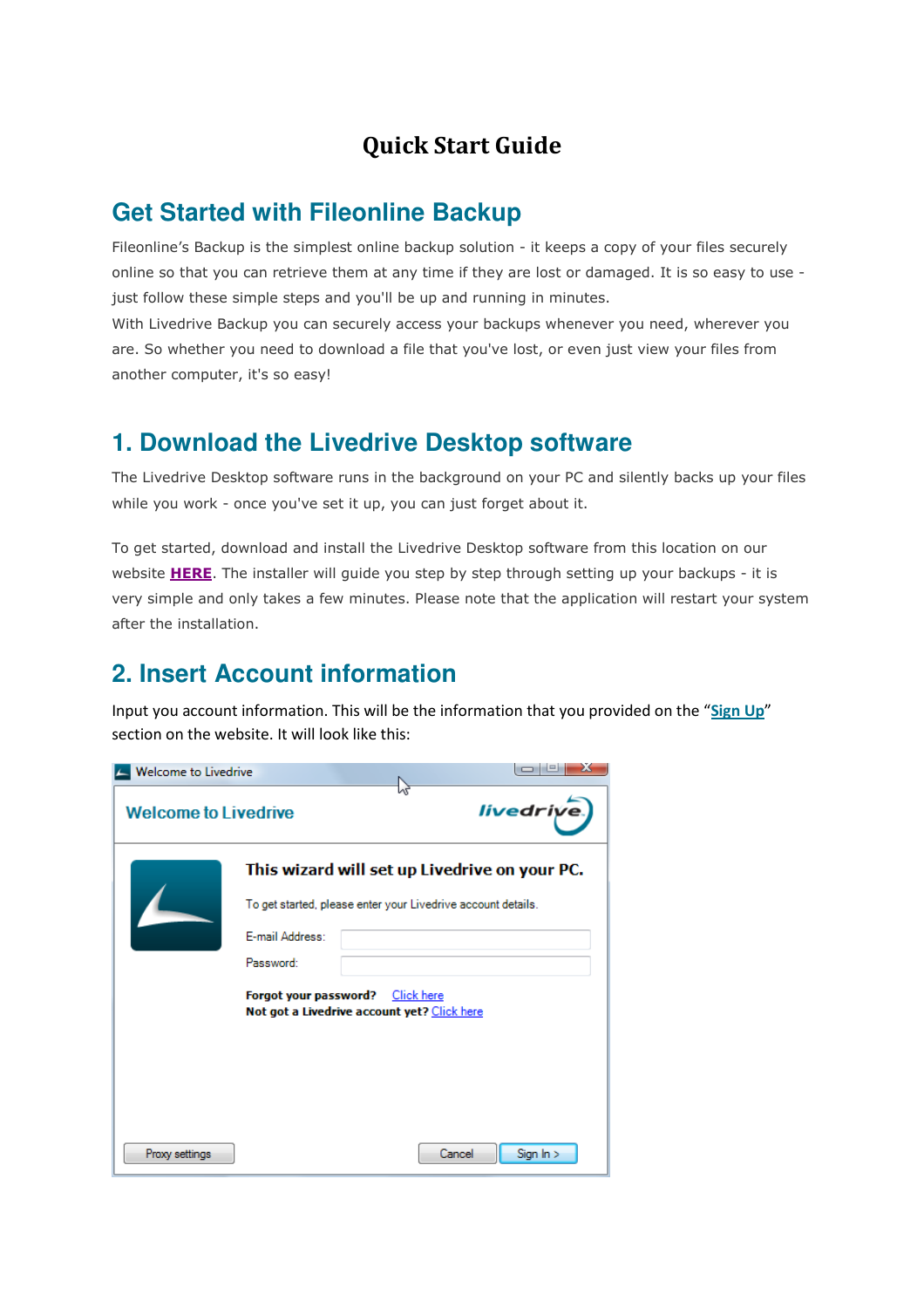# **3. Enter Computer Name**

This will identify your computer. Please note that you can have more than one computer on one account.



## **4. Choose files and folders**

At this section, you have the option to select all the files and folders that you want to backup. Please note that when backing up your email files, which is normally a pst file or a ost file. That the backup application will attempt to backup this file every time it is changed or updated.

| Welcome to Livedrive        |                                                                                                                                                                                                               |                    |
|-----------------------------|---------------------------------------------------------------------------------------------------------------------------------------------------------------------------------------------------------------|--------------------|
| <b>Welcome to Livedrive</b> |                                                                                                                                                                                                               | livedrive.         |
|                             | <b>Choose Folders to Backup</b><br>Livedrive Backup works in the background to constantly backup<br>your files online - you won't even know it's there! Which folders<br>would you like to monity and backup? |                    |
|                             | Item(s) to Backup<br><b>Documents</b><br><b>V</b> Pictures<br><b>EXI Music</b><br>iri⊻ Videos<br><b>PM</b> Desktop<br><b>EXECUTIVE CONTRACTOR</b><br>Add Folder                                               | ▲<br>Ξ             |
|                             |                                                                                                                                                                                                               | Next<br>< Previous |